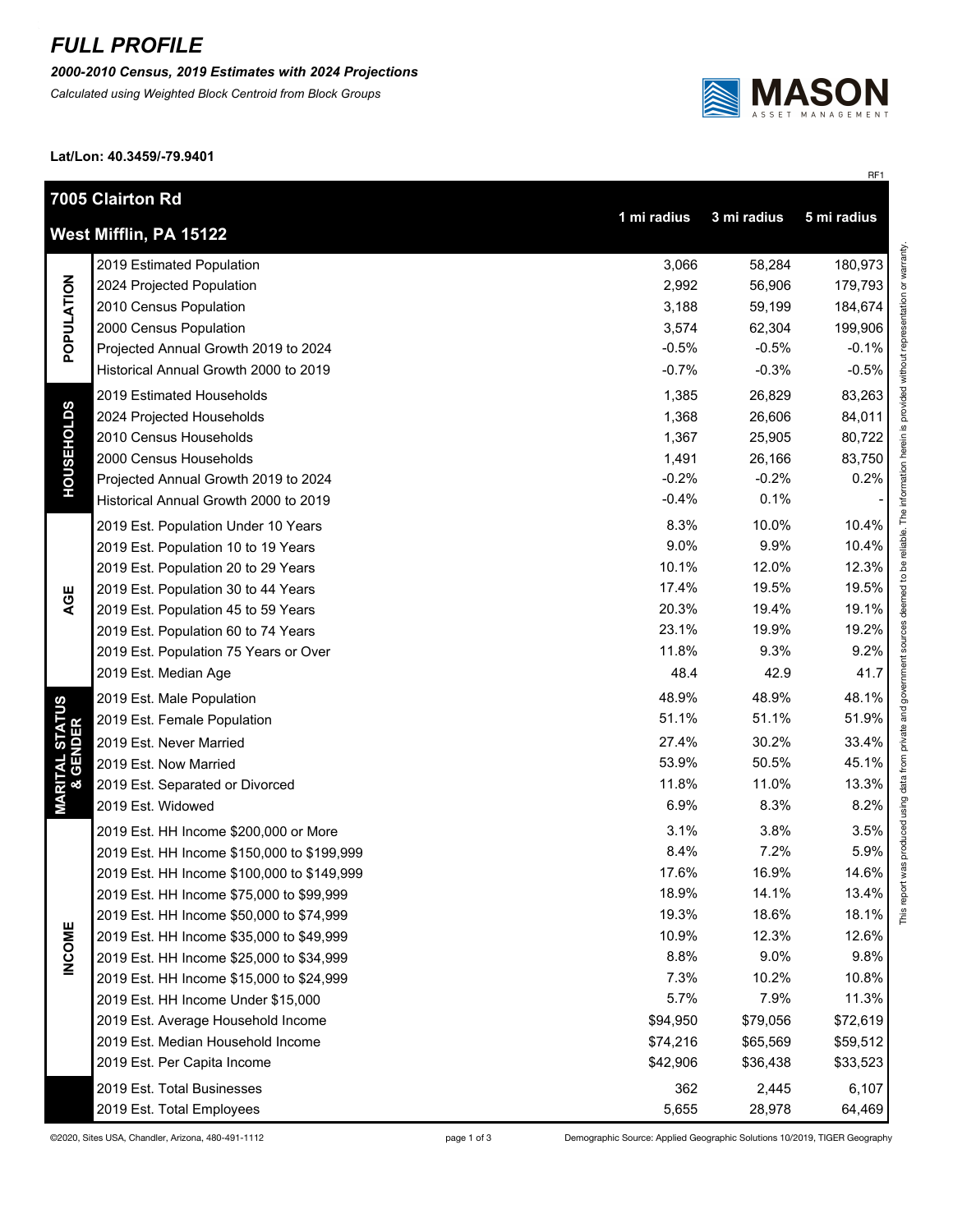## *FULL PROFILE*

*2000-2010 Census, 2019 Estimates with 2024 Projections*

*Calculated using Weighted Block Centroid from Block Groups*



RF1

This report was produced using data from private and government sources deemed to be reliable. The information herein is provided without representation or warranty.

**Lat/Lon: 40.3459/-79.9401**

|                                   | 7005 Clairton Rd                                                    |           |           |                |  |  |  |
|-----------------------------------|---------------------------------------------------------------------|-----------|-----------|----------------|--|--|--|
|                                   | 1 mi radius<br>3 mi radius<br>5 mi radius<br>West Mifflin, PA 15122 |           |           |                |  |  |  |
| <b>RACE</b>                       | 2019 Est. White                                                     | 94.0%     | 89.0%     | 83.2%<br>ranty |  |  |  |
|                                   | 2019 Est. Black                                                     | 3.4%      | 5.8%      | 11.9%          |  |  |  |
|                                   | 2019 Est. Asian or Pacific Islander                                 | 1.1%      | 2.9%      | 2.2%           |  |  |  |
|                                   | 2019 Est. American Indian or Alaska Native                          | 0.1%      | 0.1%      | 0.1%           |  |  |  |
|                                   | 2019 Est. Other Races                                               | 1.4%      | 2.1%      | 2.7%           |  |  |  |
|                                   | 2019 Est. Hispanic Population                                       | 66        | 1,185     | 3,659          |  |  |  |
| <b>HISPANIC</b>                   | 2019 Est. Hispanic Population                                       | 2.2%      | 2.0%      | 2.0%           |  |  |  |
|                                   | 2024 Proj. Hispanic Population                                      | 2.3%      | 2.2%      | 2.2%           |  |  |  |
|                                   | 2010 Hispanic Population                                            | 1.3%      | 1.2%      | 1.2%           |  |  |  |
|                                   | 2019 Est. Adult Population (25 Years or Over)                       | 2,388     | 43,754    | 133,941        |  |  |  |
|                                   | 2019 Est. Elementary (Grade Level 0 to 8)                           | 0.7%      | 2.0%      | 1.7%           |  |  |  |
|                                   | 2019 Est. Some High School (Grade Level 9 to 11)                    | 2.3%      | 3.3%      | 4.0%           |  |  |  |
|                                   | 2019 Est. High School Graduate                                      | 29.3%     | 31.2%     | 33.5%          |  |  |  |
|                                   | 2019 Est. Some College                                              | 24.8%     | 18.9%     | 18.7%          |  |  |  |
|                                   | 2019 Est. Associate Degree Only                                     | 15.0%     | 12.1%     | 11.7%          |  |  |  |
| EDUCATION<br>(Adults 25 or Older) | 2019 Est. Bachelor Degree Only                                      | 17.6%     | 20.5%     | 19.7%          |  |  |  |
|                                   | 2019 Est. Graduate Degree                                           | 10.3%     | 12.0%     | 10.6%          |  |  |  |
|                                   | 2019 Est. Total Housing Units                                       | 1,451     | 28,449    | 90,367         |  |  |  |
|                                   | 2019 Est. Owner-Occupied                                            | 84.9%     | 68.6%     | 63.9%          |  |  |  |
| <b>HOUSING</b>                    | 2019 Est. Renter-Occupied                                           | 10.4%     | 25.7%     | 28.2%          |  |  |  |
|                                   | 2019 Est. Vacant Housing                                            | 4.6%      | 5.7%      | 7.9%           |  |  |  |
|                                   | 2019 Homes Built 2010 or later                                      | 0.8%      | 1.6%      | 1.8%           |  |  |  |
| <b>BUILT BY YEAR</b>              | 2019 Homes Built 2000 to 2009                                       | 0.1%      | 1.8%      | 2.4%           |  |  |  |
|                                   | 2019 Homes Built 1990 to 1999                                       | 3.7%      | 4.0%      | 3.5%           |  |  |  |
|                                   | 2019 Homes Built 1980 to 1989                                       | 7.7%      | 5.1%      | 4.5%           |  |  |  |
|                                   | 2019 Homes Built 1970 to 1979                                       | 13.1%     | 9.6%      | 8.7%           |  |  |  |
|                                   | 2019 Homes Built 1960 to 1969                                       | 16.9%     | 13.7%     | 11.1%          |  |  |  |
| HOMES                             | 2019 Homes Built 1950 to 1959                                       | 38.3%     | 30.7%     | 26.0%          |  |  |  |
|                                   | 2019 Homes Built Before 1949                                        | 14.7%     | 27.7%     | 34.0%          |  |  |  |
|                                   | 2019 Home Value \$1,000,000 or More                                 | 0.1%      | 0.2%      | 0.2%           |  |  |  |
| <b>HOME VALUES</b>                | 2019 Home Value \$500,000 to \$999,999                              | 1.5%      | 2.3%      | 2.3%           |  |  |  |
|                                   | 2019 Home Value \$400,000 to \$499,999                              | 1.0%      | 1.8%      | 1.8%           |  |  |  |
|                                   | 2019 Home Value \$300,000 to \$399,999                              | 2.3%      | 5.0%      | 5.4%           |  |  |  |
|                                   | 2019 Home Value \$200,000 to \$299,999                              | 17.8%     | 13.7%     | 12.6%          |  |  |  |
|                                   | 2019 Home Value \$150,000 to \$199,999                              | 14.7%     | 19.1%     | 16.5%          |  |  |  |
|                                   | 2019 Home Value \$100,000 to \$149,999                              | 36.7%     | 30.4%     | 25.9%          |  |  |  |
|                                   | 2019 Home Value \$50,000 to \$99,999                                | 22.4%     | 23.8%     | 27.2%          |  |  |  |
|                                   | 2019 Home Value \$25,000 to \$49,999                                | 3.3%      | 3.9%      | 7.2%           |  |  |  |
|                                   | 2019 Home Value Under \$25,000                                      | 1.3%      | 2.1%      | 3.3%           |  |  |  |
|                                   | 2019 Median Home Value                                              | \$138,829 | \$136,768 | \$126,058      |  |  |  |
|                                   | 2019 Median Rent                                                    | \$606     | \$649     | \$634          |  |  |  |

©2020, Sites USA, Chandler, Arizona, 480-491-1112 page 2 of 3 Demographic Source: Applied Geographic Solutions 10/2019, TIGER Geography